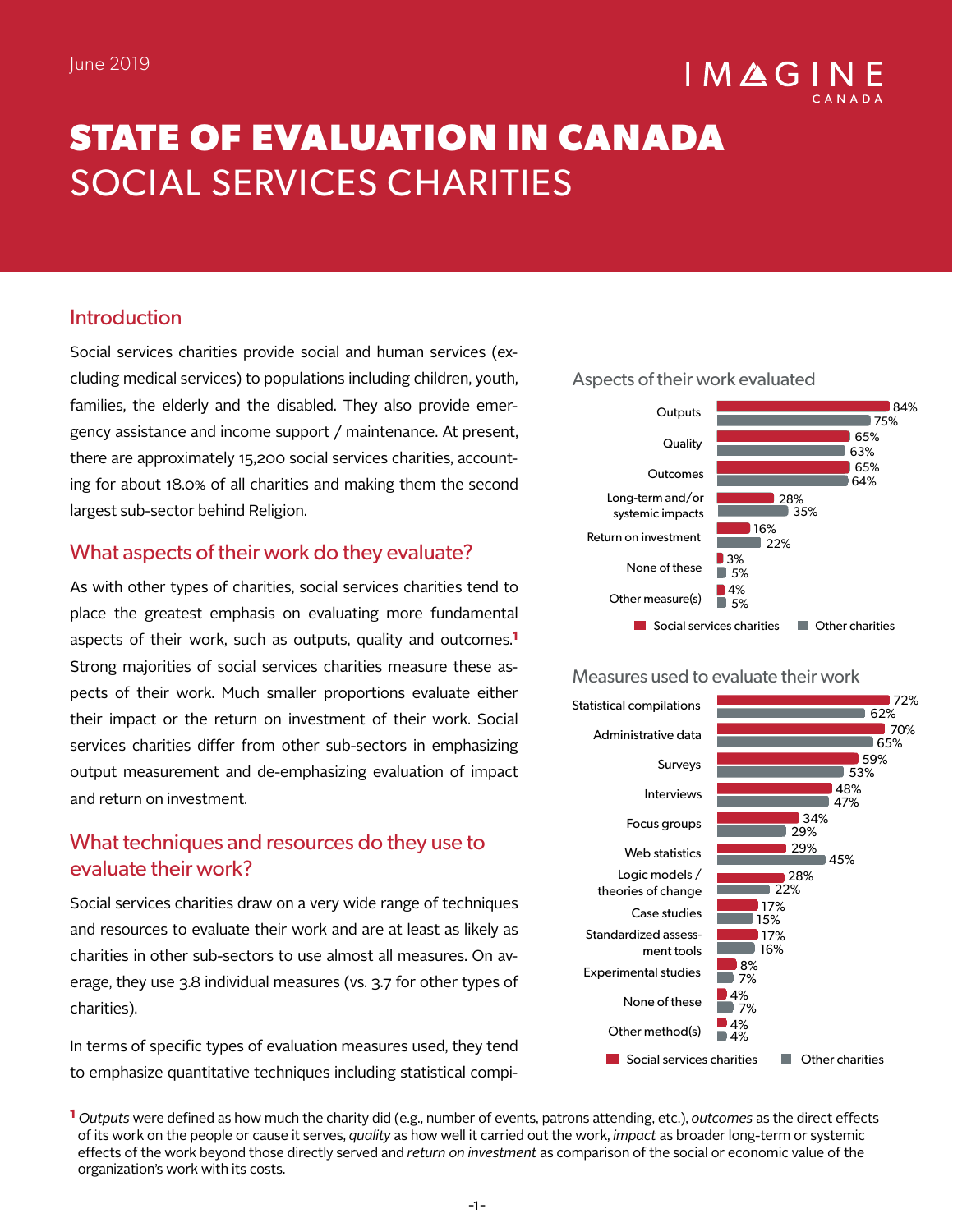lations of services delivered, administrative data and surveys. Interviews are less commonly used, but still rank fairly highly. Compared to charities in other sub-sectors, social services charities are more likely to draw on statistical compilations and logic models / theories of change. They are also modestly more likely to draw on surveys and focus groups, but significantly less likely to use web statistics.

#### How do they use evaluation results?

Social services charities use evaluation results in many different ways. Overall, they use evaluation results about as intensively as other types of charities, averaging 9.2 individual uses (vs. 9.1 for other sub-sectors).

Looking at the general ways they use evaluation results, the vast majority of social services charities use them for some form of reporting (96% use results this way) and to inform organizational or program-level decision-making (95%). Somewhat fewer use results to learn about their work (86%), but only about half use them to measure organizational performance (56%).**2** Overall, these levels of general use are very comparable to those observed in other sub-sectors.

Looking at specific uses for evaluation results, social services charities stand out as being more likely than other charities to use results to report to key audiences, including senior management and peer organizations. At least in part, this seems likely to be related to the fact that social services charities responding to the survey tended to be somewhat larger than other charities and to the fact that the types of work social services charities commonly engage in are broadly based and frequently span organizational boundaries.**3** In the area of decision-making, they are more likely to draw on evaluation findings to plan or revise general organizational strategies but less likely to use them to guide resource allocation decisions. Finally, social services charities are also somewhat more likely to use evaluation results to inform or influence government.

#### Uses of evaluation results



**<sup>2</sup>** The comparatively small percentage of charities using evaluation results to monitor organizational performance is likely driven mainly by the fact that the survey devoted only two questions to this application of evaluation results.

**<sup>3</sup>** Responding social services charities were about half again as likely as others to have 10 or more paid staff (47% vs. 31% of other charities).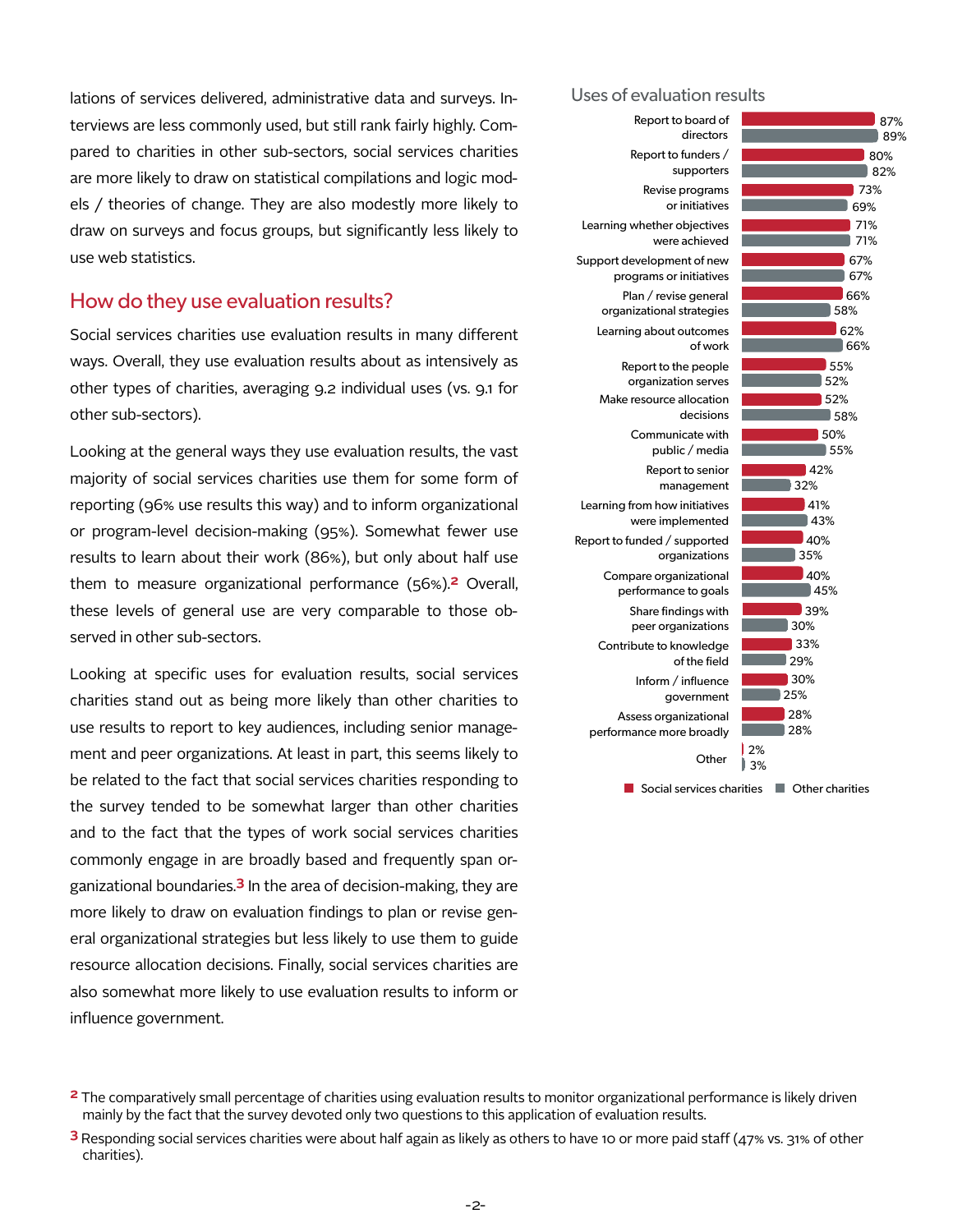#### Staffing for evaluation

In social services charities, as in other sub-sectors, responsibility for evaluation tends to be shared across multiple positions / roles. Most commonly, it involves the charity's most senior leader and those directly engaged in program delivery, but staff and volunteers in a wide range of roles may also be involved.

Roughly one quarter of social services charities have at least one staff member primarily devoted to evaluation, a somewhat higher proportion than in other sub-sectors. Similarly, the most senior organizational leader and those delivering programs are noticeably more likely to be involved in evaluation than in other subsectors. The chair and/or other board members are less likely to be involved, as are marketing and communications staff. Collectively, this suggests that evaluation is a major operational focus for leadership and may benefit from the specialization possible with larger staff sizes.

#### Evaluation networks

Just over a quarter of social services charities (28%) belong to some sort of formal or informal group, network or association related to evaluation, roughly in line with the norm in other subsectors.**4**

On average, social services charities that belong to these types of networks draw 2.5 individual supports from them (vs. 1.8 in other sub-sectors). Measurement and evaluation-related tools, training and participation in group evaluation initiatives or projects are the most common forms of support. Relatedly, charities belonging to such networks are more likely to use virtually all evaluation measures, particularly more involved techniques such as focus groups, surveys and standardized assessment tools. Help finding funding or external expertise to support evaluation are the least commonly provided supports, though still reasonably common. Compared to other charities, social services organizations are more likely to receive most forms of support offered by evaluation networks.**5**

Staff positions involved in evaluation



#### Resources & supports received from evaluation networks



**<sup>4</sup>** The range of evaluation-related relationships described by survey respondents is extremely varied, ranging from periodic consultations with groups of peer organizations through to long-standing formal membership in national umbrella groups. Many charities reported being in multiple relationships related to evaluation.

**<sup>5</sup>** Only help finding funding to support evaluation, obtaining external evaluation expertise and other forms of support not specifically mentioned by the questionnaire are not statistically significant.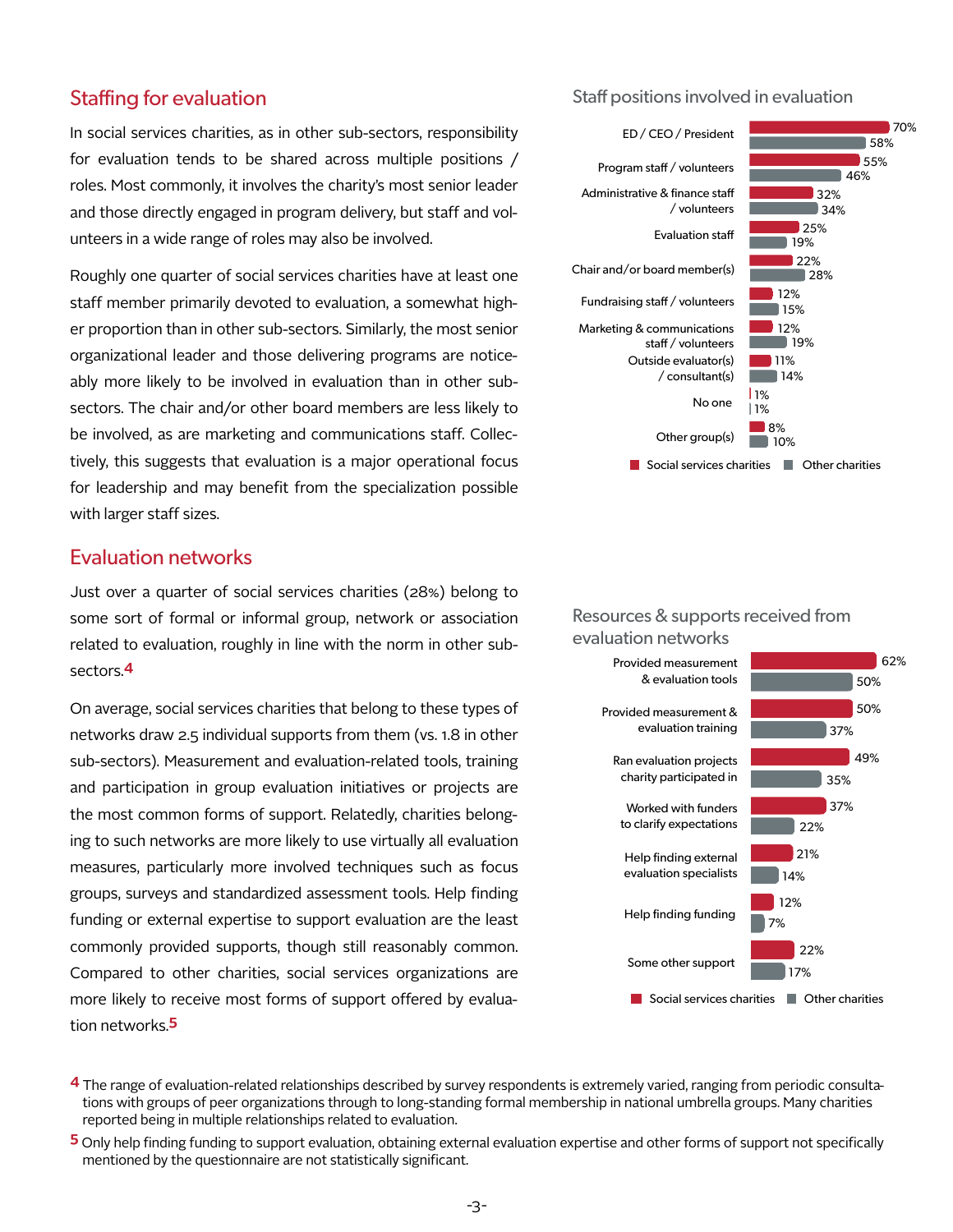

# Opinions about evaluation

Overall, social services charities are significantly more satisfied than other charities with their capacity to evaluate their work and apply evaluation findings. Using the 11-point scale depicted above, their average satisfaction score was 6.8 (vs. 6.2 for charities in other sub-sectors).

The vast majority of social services charities see a need for evaluation in order to know they are achieving their objectives and most see sufficient value in the activity to justify the resources they devote to it. However, most also believe the data they collect is not used to its fullest potential. Charities are essentially split on the issue of whether they face too much pressure from external entities to evaluate their work. While they are more likely

to believe evaluation does not cause problems in their relationships with those they serve, fully a third of social services charities agree this can be a challenge.

Overall, the opinions expressed by social services charities are quite consistent with those expressed by other types of charities. There are only two statistically meaningful differences from other sub-sectors: social services charities are somewhat less likely to be undecided as to whether measurement and evaluation activity poses relationship challenges and they are somewhat more likely to believe their organization is making effective use of the evaluation data it collects.



#### Opinions related to evaluation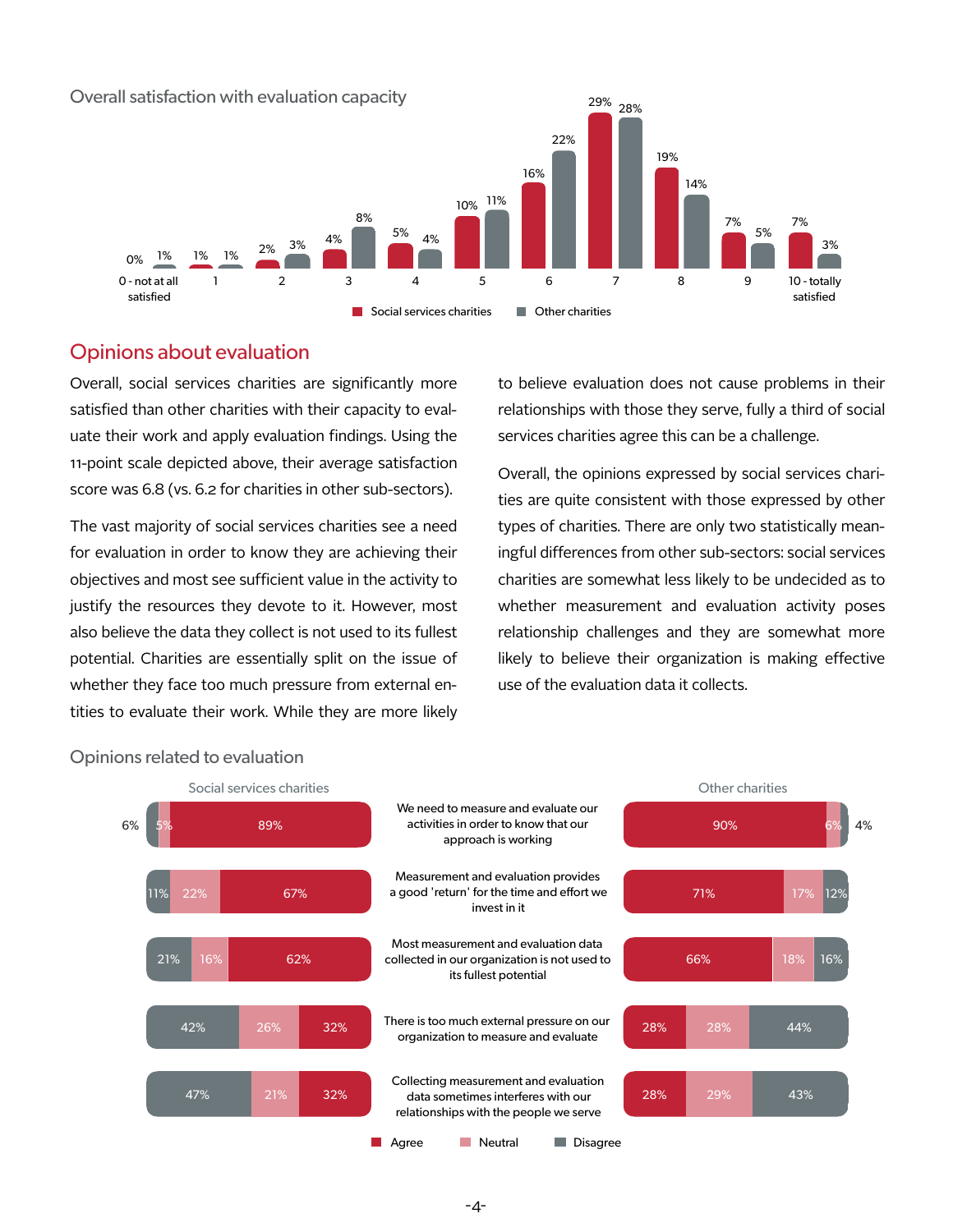### The role of external evaluators

Just under one in five social services charities (19%) worked with an external evaluation consultant or organization over the previous year (vs. 23% of charities in other sub-sectors). Social services charities do not appear to be drawing on external expertise to compensate for lack of dedicated evaluation staff. To the contrary, charities without dedicated staff are actually less likely to engage external expertise (16% vs. 26% of charities with dedicated staff). While lack of dedicated staff does not appear to be a motivator, dissatisfaction with their evaluation capacity may be. The average satisfaction score for social services charities engaging external expertise is significantly lower (6.3 vs. 6.8 for charities not drawing on external expertise).

Social services charities engaging external evaluators appear to have somewhat different opinions about evaluation and its role. Substantially all social services charities that engage outside evaluation expertise (99%) believe that they need to measure and evaluate their work to know that it is working (vs. 87% of charities not engaging external evaluation expertise). Similarly, charities engaging external parties are more likely to believe that evaluation provides a good return for the time and effort they invest in it (80% believe this vs. 65% of charities not engaging external parties).

Overall, social services charities engaging external evaluators appear to be very satisfied with the experience. Just under nine in ten would use an external evaluator again in the future, believe that using an external evaluator represented a good use of resources and think it improved their evaluation work. Slightly fewer say that the external evaluator completed a high quality evaluation, but the proportion expressing satisfaction remains very large. These responses mirror those of charities in other sub-sectors.

Social services charities are somewhat more likely to measure particular aspects of their work if they engage external evaluators. They are more likely to evaluate each of their outputs (95% vs. 84% of charities not engaging external expertise), outcomes (80% vs. 63%) and the impact (23% vs. 15%) of their work. The same pattern holds true for the use evaluation measures, particularly some more involved techniques such as focus groups, logic models / theories of change, etc.

#### Opinions about external evaluators



#### Evaluation measures by presence of external assistance

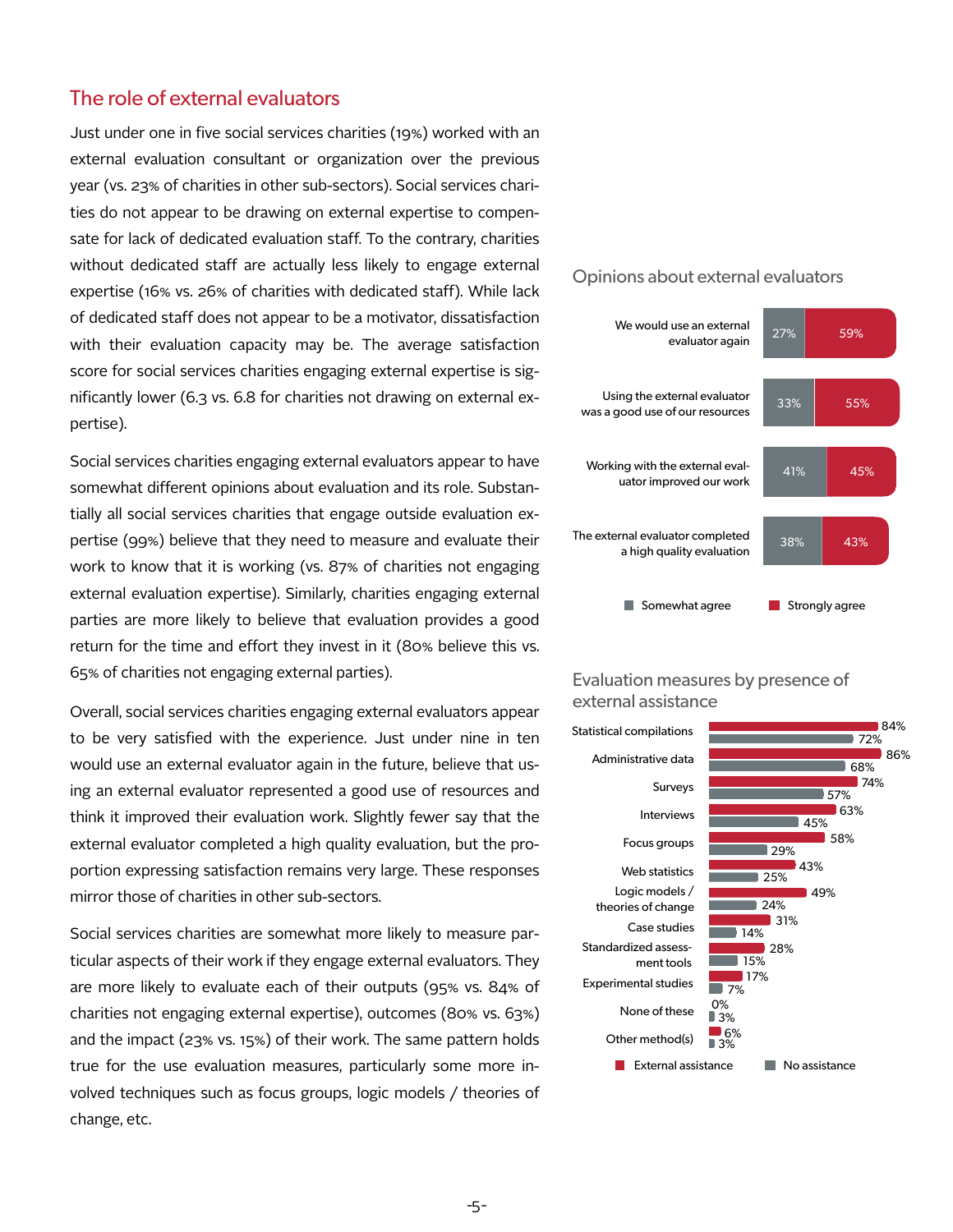#### Enablers and barriers

Survey respondents were asked whether any of nine potential factors functioned as enablers or barriers to effective evaluation for their organization. For social services charities, staff-related factors are the most commonly reported enablers. Three quarters of social services charities view support from their organizational leadership as an enabler and approximately two thirds view staff buy-in and evaluation-related staff knowledge and skills as enablers. While charities in other sub-sectors are also quite likely to view these factors as enablers, they appear to be particularly potent among social services charities.

Social services charities also tend to view external buyin and support from stakeholders and funders as enabling factors, though these seem to be somewhat less potent than staff-related factors. Social services charities are more likely than other types of charities to view stakeholder buy-in as an enabling factor. Opinions about the impact of external evaluators or consultants and the

capacity of funded or supported organizations are more mixed, with comparatively small percentages of organizations viewing these factors as enablers and somewhat larger percentages viewing them as having a neutral role (external evaluators) or even functioning as a barrier (funded / supported organizations). Compared to other charities, social services organizations are less likely to view lack of capacity among the organizations they support as a barrier.

Lack of financial and human resources are by far the most commonly reported barriers. Just over half of social services charities view each of these factors as a barrier to their evaluation efforts. While these factors are the most commonly reported barriers, they appear to be somewhat less potent among social services charities than in other sub-sectors. While it is impossible to be certain of the reasons for this, at least some of of it is likely due to the generally greater levels of investment in evaluation by social services charities.



# Enablers and barriers of evaluation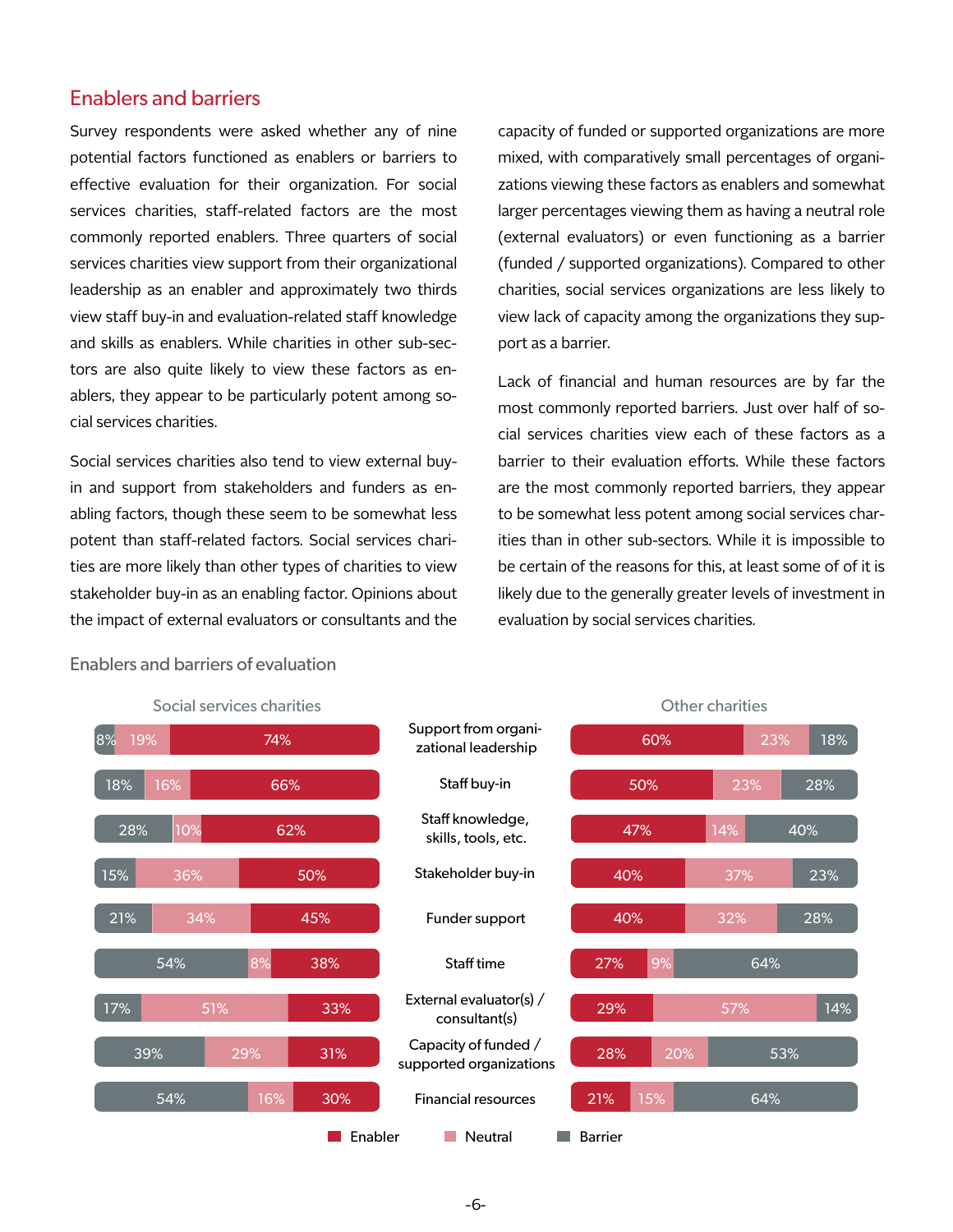#### **Methodology**

**SUMMARY.** The survey was conducted between May 10 and July 8, 2018. Potential respondents received an invitation e-mail directing them to an interactive survey website where they could complete the survey. Periodic reminders spaced roughly two weeks apart were sent during the survey period to help increase the response rates. Survey invitations were sent to 7,529 charities from across Canada, including 2,531 social services charities. In total, we received 1,884 useable responses, including 623 from social services charities. Once e-mails known not to have reached the intended recipient are taken into account, the net response rate was 24.6% (26.8% for social services charities).

**RESPONDENTS.** Executive Directors / CEOs (64%) and board chairs / members (12%) accounted for the majority of respondents. Administration and finance staff accounted for 7%, program and evaluation staff 3% and fundraising, marketing and communications staff 3%. Other staff and volunteer roles accounted for the remaining 11%.

**SAMPLE.** Registered charities with annual revenues of \$30,000 or more that were not religious congregations were considered in-scope for this survey. For more details on how the sample was constructed, please refer to the Methodology section of the national highlights report entitled *The State of Evaluation in Canada.* 

**RESPONSE RATES.** Response rates varied according to organizational characteristics. They were lower among charities with annual revenues less than \$150,000, located in British Columbia or working in the education or grantmaking, fundraising & voluntarism sub-sectors. Response rates were higher among charities with annual revenues between \$500,000 and \$1,499,999, located in the Prairies or working in the arts, culture & recreation sub-sector.

**WEIGHTING STRATEGY.** Responses were weighted according to revenue size, sub-sector and region in or-

der to account for differences between the survey sample and the population of in-scope charities and for variations in the response rate. Population counts were based on the 2016 distribution of registered charities. For more details of how weights tended to vary by organizational characteristics, please refer to the Methodology section of the national highlights report.

Weighted and unweighted distributions of survey respondents by key variables